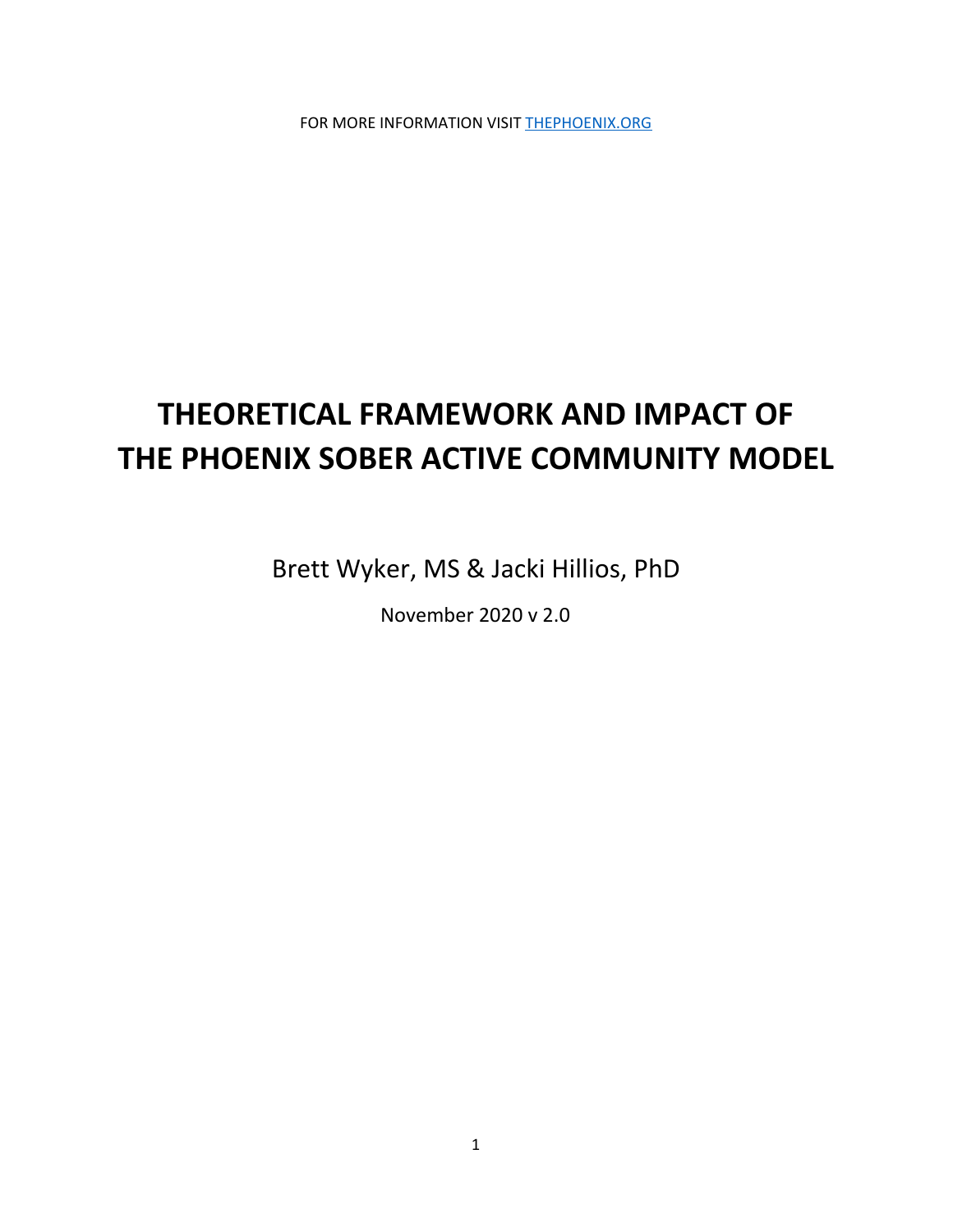#### THE CHALLENGE

It is estimated that more than 95,000 people die from alcohol-related causes in the U.S. each year and over 67,000 die from drug overdose (Esser, et. al, 2020; Hedegaard, Miniño & Warner, 2020). Fueled by the opioid epidemic, drug overdose is now the leading cause of accidental death in the country (CDC, 2018). Professional treatment helps many individuals abstain from or manage their substance use, particularly those with greater substance use severity (Kelly, Bergman, Hoeppner, Vilsaint & White, 2018). However, the demand for substance use treatment is drastically outpacing the availability, as only 12.2% of the estimated 21.6 million individuals in need of substance use treatment are able to successfully access care (SAMHSA, 2019). Still, recovery without treatment is a common occurrence. In fact, only about one in four of those who have achieved stable recovery used treatment to do so (Kelly, Bergman, Hoeppner, Vilsaint & White, 2018; Sobell, Cunningham & Sobell, 1996). While more than half (58%) of those who have struggled with the use of substances will eventually enter sustained recovery (Kessler, 1994), the means by which they achieve sustained recovery varies greatly.

No matter the means of attaining remission, one critical component to sustaining sobriety is finding a recovery support network through which individuals encourage one another and learn about recovery from their respective lived experience (Best, 2012). The stigmatization attached to a history of substance use makes it challenging for some to find this supportive network. Without this network of support, many are forced to either return to the network of users they are familiar with or remain socially isolated, both options increasing the risk of relapse (Best & Lubman, 2017). Additionally, individuals with a substance use disorder are far more likely to have experienced interpersonal trauma (as a child or in adulthood) in which an experience or experiences with others has caused lasting emotional distress (Garami, 2019). For example, Lincoln and colleagues (2006) found that 60–70% of women enrolled in substance use treatment reported that they had been victims of domestic violence from their partners. Liebschutz and colleagues (2016) found that 81% of women and 69% of men with substance use disorder reported past physical or sexual abuse, starting between the ages of 11 and 13. These traumatic experiences leave the victims feeling vulnerable, untrusting of others and that their environments are unsafe (Forbes et al., 2014).

Taken together, we are currently facing a public health crisis that is claiming the lives of over 150,000 people every year. While professional treatment is helping many initiate their recovery, supportive social networks are critically needed to prevent relapse after treatment or to support the large number of people who do not use treatment as part of their recovery process. Above all, these networks must be sensitive to the shame and emotional distress experienced by those seeking help and intentionally create a welcoming and emotionally safe environment where they can heal.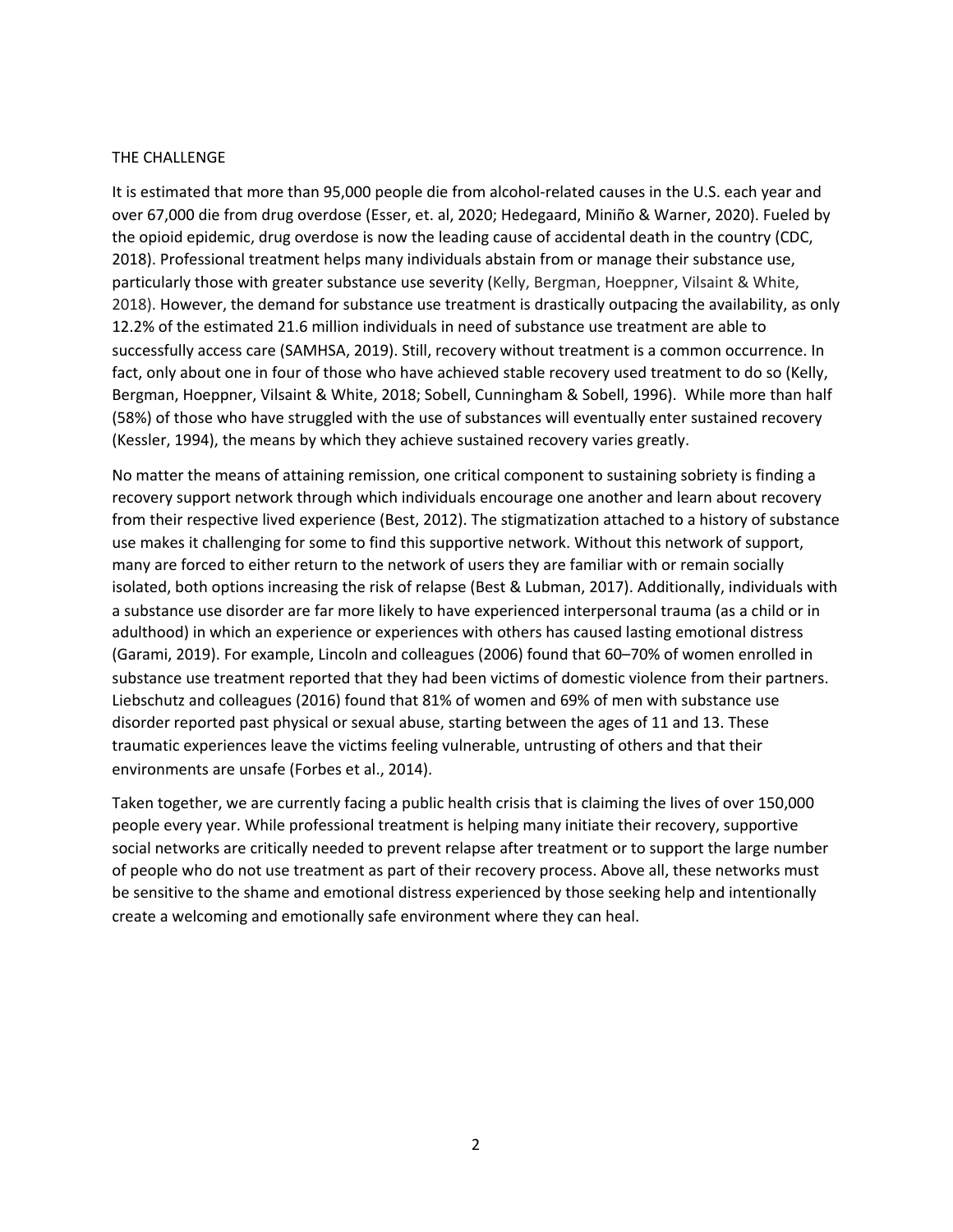#### THE PHOENIX SOBER ACTIVE COMMUNITY MODEL

The Phoenix ("Phoenix") is a sober active community that provides free, active and engaging programming - such as rock climbing, CrossFit, yoga, dance classes and social events - to anyone in recovery from a substance use disorder or who chooses to live a sober lifestyle. Phoenix is not a replacement for treatment, nor is it simply a "sober gym." Instead, Phoenix picks up where treatment services leave off by offering a welcoming, safe and supportive community to recover and heal, free to anyone with at least 48 hours of continuous sobriety. Recognizing the interpersonal trauma and social isolation are at the core of many people's addiction, all programming is aimed at bringing individuals into a community that instills hope instead of fear and fosters personal growth without judgment. Phoenix instructors are peers who have lived experiences through their own recovery journey or personal connection to the mission, which promotes trust, hope and emotional safety.

The Phoenix theory of change is illustrated in the organization's logic model (Figure 1). The model focuses on two key strategies: 1) provide access to active and engaging events and 2) build a restorative social network of peers in an emotionally safe environment. There is a great deal of evidence linking participation in physical activity with improvements in physical health (Warburton, Nicol & Bredin, 2006), and, for those struggling with a substance use disorder, physical activity can enhance abstinence and other recovery-related outcomes (Stevens, Hubbard & Leutwyler, 2020; Pekmezi, Carr, Barbera & Marcus, 2012). To open the community to those who may not be interested in group fitness classes, Phoenix also offers events that bring people together, such as book clubs and social gatherings. These activities are just as instrumental in supporting someone's recovery as the physically active events. In research of individuals in recovery from heroin or alcohol use, Best and colleagues (2012) found that the total number of times a person engaged in "meaningful activities," regardless of the type of activity, was positively associated improved functioning and quality of life for individuals. The other factor the researchers found to be critically important for sustained recovery was increasing the number of sober peers in a person's social network, Phoenix's second strategy. Phoenix's strategy isn't simply to increase the number of peers in a person's network. Perhaps more importantly, the network itself must be a place that is healing-focused and emotionally safe, or what organizational psychologists call "psychologically safe." Organization management research into group dynamics has demonstrated that psychological safety or allowing individuals to "employ one's self without fear of negative consequences of self-image," is a fundamental driver of workplace effectiveness (Kahn, 1990). Within this context, respect and acceptance mediates knowledge sharing within a group, resulting in teams working together more efficiently (Yixiang, 2010). In the Phoenix community, psychological safety is also used as a mediator for behavior change. Inclusiveness and respect for others are at the core of the Phoenix community standards, which are agreed upon by every member before participating in programming and are reviewed by instructors at events. The Phoenix approach is to create an emotionally safe environment where one can explore a sober lifestyle and experience self-directed growth. Trust is a principal antecedent to fostering psychological safety (Kahn, 1990) and Phoenix's peer-based model builds trust with individuals attending programming through shared experiences and mutual identification. [Note: while "psychological safety" and "emotional safety" may be operationalized differently across fields of study, for simplicity, the concept will be referred to as "emotional safety" throughout this article.]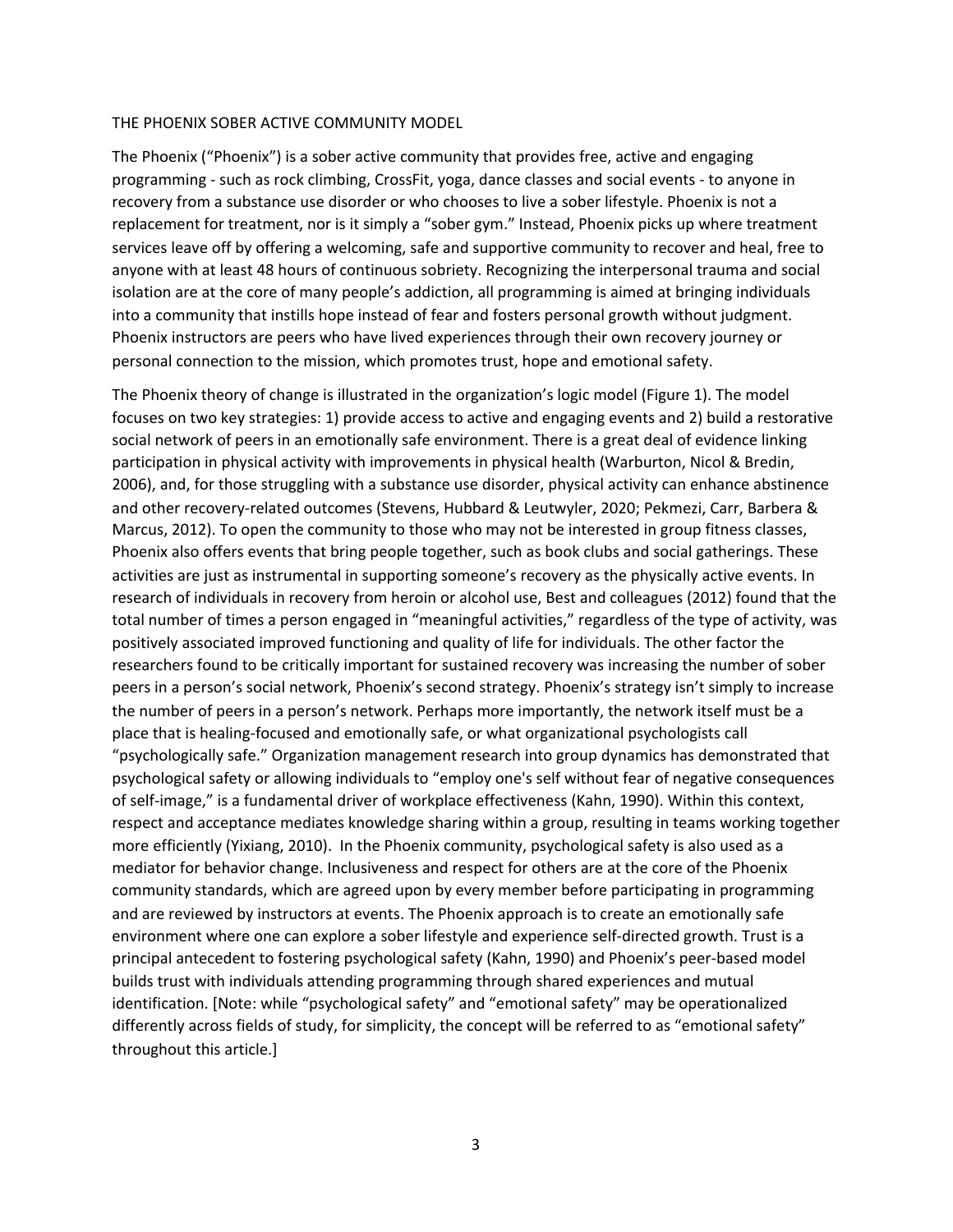



Through their review of 97 studies on personal recovery, Leamy, Bird, Boutillier, Williams and Slade (2011) developed an empirically-based conceptual framework of the recovery process. The framework named with the acronym "CHIME," highlights five dimensions of growth common across descriptions of the recovery process: Connectedness, Hope and optimism about the future, Identity, Meaning in life and Empowerment. The CHIMES conceptual framework aligns with the underlying theories considered when formulating Phoenix's Sober Active Community model and is used to categorize the short-term personal growth outcomes of the members it serves.

**Connectedness** – Social isolation at a young age has been found to be associated with the onset of addiction later in life (Chou, Liang & Sareen, 2011), while the stigmatization attached to a history of substance use perpetuates the isolation and places many individuals in recovery from a substance use disorder at risk for relapse (Best & Lubman, 2017). Qualitative studies have also demonstrated a pathway to addiction in which socially isolated individuals gain a sense of belonging and support by joining a social network of other users (Dingle, Cruwys & Frings, 2015). Conversely, building connections to a network of peers in recovery has been shown to be among the strongest predictors of sustained remission (Longabaugh, Wirtz, Zywiak, & O'Malley, 2010; Best, et. al., 2012). In this way, overcoming social isolation by strengthening perceptions of connectedness to others - particularly supportive peers in recovery – plays a crucial role in the recovery process. In fact, in a study of over 500 individuals in recovery from substance use disorder, the "shift from a state of isolation to a state of social connectedness" was identified as a principal factor associated with the transition from addiction to recovery and positive changes in the composition of the individuals' social networks (Bathish, et. al, 2017). Participation in group fitness and other active social events initiates social interactions and have been shown to strengthen social connectedness, as participants build relationships and form trust during the activities (Lubans, et. al., 2016). Phoenix leverages the social benefits of fitness and active events to introduce individuals with substance use disorder to a supportive recovery community.

**Hope** - In longitudinal research of individuals in recovery from a substance use disorder, positive expectations, or "hope," about living a sober lifestyle have been linked to stronger motivation to stay sober and subsequent positive substance use outcomes (Korcha, et al., 2011). While previous experience often influences a person's sense of hope, Social Cognitive Theory (SCT) (Bandura, 1977) highlights three additional social-behavioral pathways through which hope can be formed. First, through "vicarious experiences," in which individuals observe the benefits of a behavior when it is modeled by others. SCT also suggests that hope can be formed through "persuasive communication" from others and through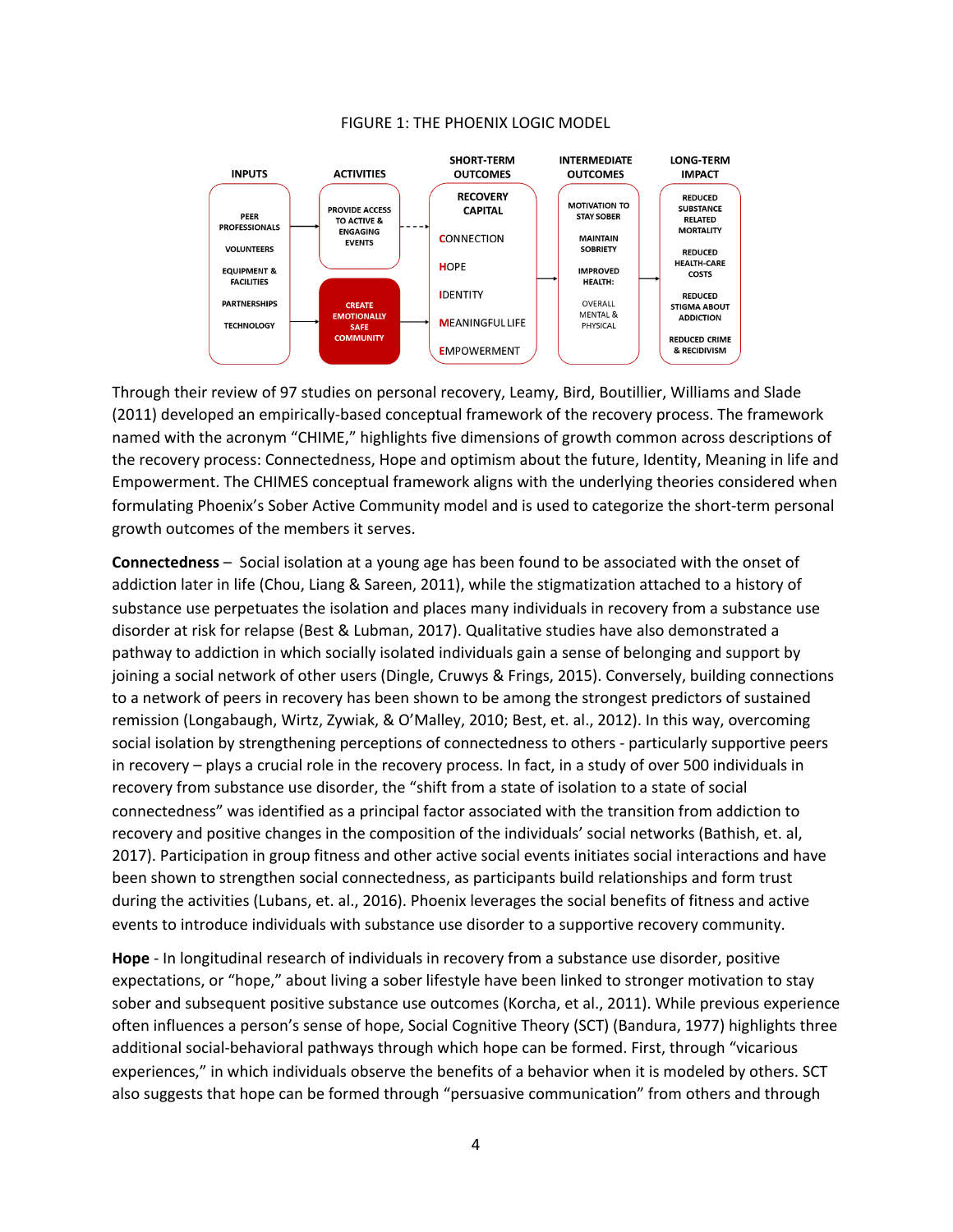"psychological attachment," or the emotional response experienced after performing the behavior. Phoenix uses these strategies to instill hope about living a sober life for the individuals it serves. Leveraging the enjoyment, gratification and fun found in group fitness and exercise, members observe one another living a fulfilling sober life. The organization uses persuasive communication in marketing, social media and personal interactions to highlight the benefits and pride that can be found through a life in recovery, and provides, with little barrier to entry, an opportunity for experiential learning and emotional exhilaration.

**Identity** – Stigma affects people through a social psychological process in which societal stereotyped beliefs are used to form a negative self-image (Link & Phela, 2001). For those with a substance use disorder, the stigma associated with previous substance misuse can bring on or deepen feelings of shame and worthlessness (Wiechelt, 2007) and these negative self-perceptions often result in poorer social functioning (Perlick et al., 2001), delaying and dropping out of treatment (Kushner & Sher, 1991; Sirey et al., 2001) and relapse (Wiechelt & Sales, 2001). Acceptance-based interventions offer a promising approach to breaking the cycle of stigma, shame and poor self-judgment by encouraging acceptance of hardships and a commitment to making necessary positive changes to move forward. In Acceptance and Commitment Therapy (ACT), for example, individuals are encouraged to observe their feelings of shame, remove attachment to the feelings and focus their attention on actions that create self-worth. In a randomized control trial of 133 patients of a substance use inpatient treatment program, it was found that treatment that included ACT reduced feelings of shame and led to fewer days of substance use and higher treatment attendance than treatment as usual (Luoma, Kohlenberg, Hayes & Fletcher, 2012). Interventions that apply Shame Resilience Theory (SRT), which focuses on increasing awareness of shame and its sociocultural triggers, have also effectively reduced feelings of shame and improved treatment outcomes (Hernandez & Mendoza, 2011). Phoenix facilitates a similar cognitive diffusion process in which individuals served are encouraged to shift their identities from "exiled addict" to "supportive friend" and to focus on the positive changes they are making in their life in recovery.

**Meaningful Life** – Research has shown that individuals who engage in volunteerism have 60% lower mortality rates than those who do not (Oman, Thoresen, & McMahon, 1999). Likewise, in studies of older adults, providing instrumental or emotional support to friends, neighbors and relatives lowered mortality rates by 50% during the study period (Brown, Nesse, Vinokur, & Smith, 2003). Thus, living a meaningful life in which your actions give you a sense of purpose may play an important role in overall well-being. There is evidence linking low purpose in life with alcohol (Robinson et. al., 2007), cocaine (Kinnier, et. al., 1994), and poly-substance abuse (Krentzman, Farkas & Townsend, 2010) and the Substance Abuse and Mental Health Services Administration (SAMHSA) has identified increasing purpose in life as a critical aspect in recovery (Del Vecchio, 2012). Generally speaking, for individuals with substance use disorder having any sober activities to participate in that provide direction and structure protect against relapse (Best, et. al., 2012). Every day of the week, Phoenix provides a wide variety of active events for individuals in recovery to participate in. Beyond just filling a calendar, however, engaging with the Phoenix community provides opportunities to give back to others in a meaningful way. Through a system of mutual aid, individuals who have sustained their sobriety are able to support those new to recovery, gaining a sense of purpose and direction in return.

**Empowerment** - In their study of a group treatment program for alcohol-dependent men and women, Litt, Kadden, Cooney, & Kabela (2003) found that those with higher baseline self-efficacy, or the confidence one has in their ability to successfully achieve a behavioral outcome, predicted more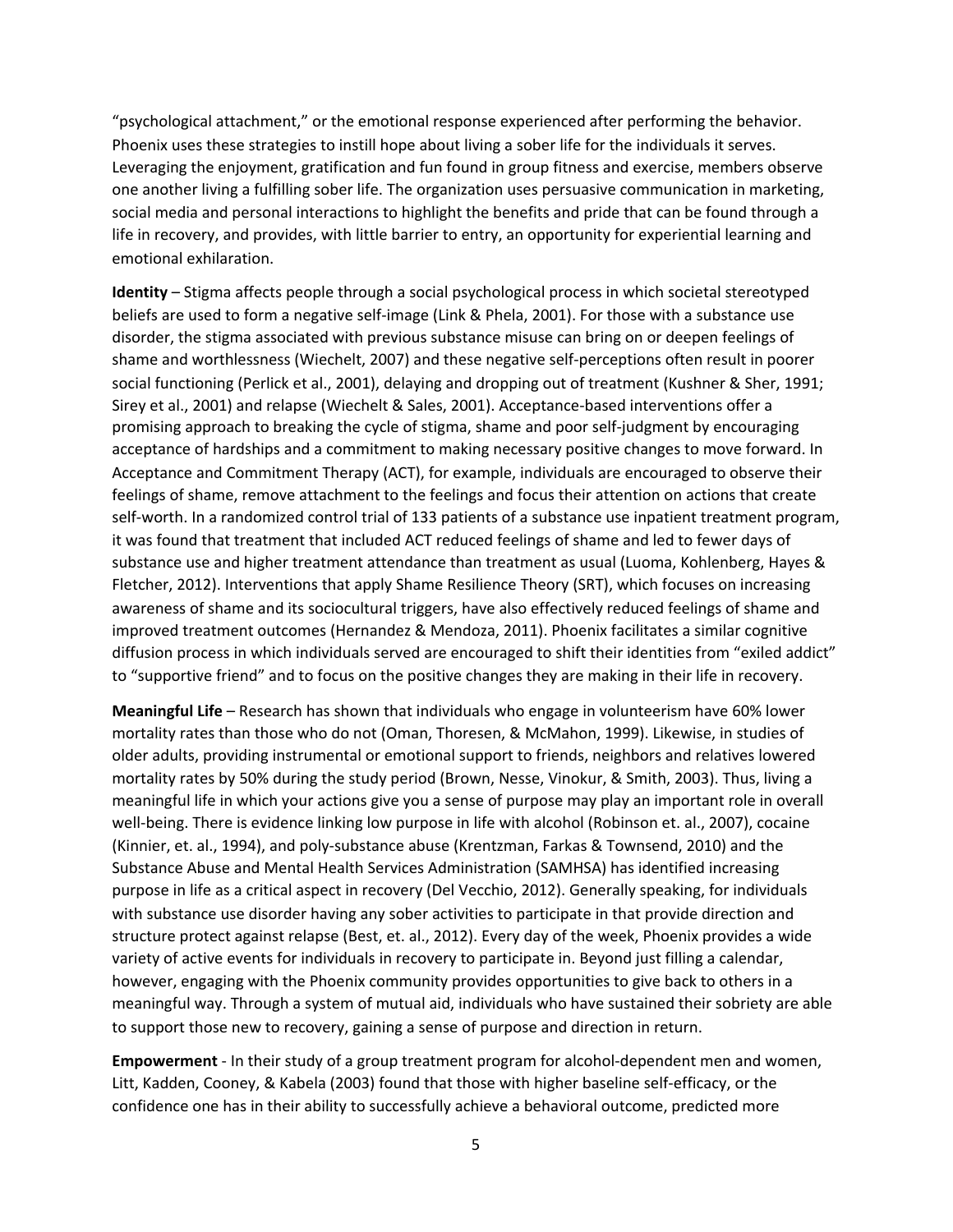improvements in coping during treatment and, in turn, predicted a higher likelihood of maintaining a stable remission. Increased self-efficacy after treatment has also been independently identified as a principal determinant of sustained recovery (Moos & Moos, 2006; Moos, 2007). Bandura's (2004) describes self-efficacy, as "a focal determinant because it affects health behavior both directly and by its influence on the other determinants" and in his pioneering research of self-efficacy (Bandura, 1977) identified successful performance attainment as a fundamental strategy linked to improved self-efficacy. Phoenix leads active events across many disciplines, which allows members to set attainable goals that are supported in an ongoing way by instructors and other members of the community, facilitating successful achievement and fostering greater self-efficacy.

Achieving sustained remission is not a linear process, and relapse may happen at any point in a person's lifetime. However, with regard to the recovery process, it is reasonable to assume that individuals new to recovery are working towards growing in each of the domains of the CHIME framework in order to begin the recovery process, while those who have already lived in recovery for some time are working to sustain their recovery and often looking for a way to give back to the recovery community. Accordingly, the Phoenix model assumes individuals new to recovery may have a more difficult time sustaining their sobriety, but as they continue to engage with the Phoenix community they will experience significant growth in each of the domains of the CHIME framework, resulting in greater motivation to stay sober. Phoenix members in long-term recovery serve as a network of peers and mentors that the entire community can turn to for support. These members also continue participating to maintain the gains they have made in their time in recovery.

## RESULTS

As part of its ongoing monitoring and evaluation strategy, Phoenix emails a survey to all members three months after participating in their first event. The survey measures participants' perceptions of emotional safety they have experienced with the Phoenix community over the first three months, how much change occurred in each of the domains of the CHIME framework, motivation to stay sober and health status, as well as self-reported relapse. New scales were developed to measure perceptions of emotional safety and hope. All other questions used are derived from validated instruments, including the Social Connectedness Scale-Revised (Lee, Drape, & Lee, 2001) to measure connectedness, Rosenberg's (1965) Self-Esteem Scale to measure positive identity, the Purpose-in-Life Scale (Robbins & Francis, 2000) to measure meaningfulness in life and the General Self-Efficacy Scale (Chen, Gully & Eden, 2001) to measure empowerment. All measures were pilot tested, refined and validated using responses collected from a sample of members in 2016 and 2017. More details about the development of the survey tool and the Phoenix evaluation framework can be found in Appendix A.

Using evaluation data collected in 2018-19, Wyker & Hillios (2019) tested the principal theory underlying the Sober Active Community model that creating an emotionally safe community drives personal growth in recovery. They found that, in fact, greater attendance at Phoenix events increased members' sense of emotional safety and the sense of emotional safety increases hope, social connectedness and empowerment. In turn, hope, connectedness and empowerment predicted greater motivation to stay sober and improved mental and physical health. While this research illuminated the mechanism for change at work for The Phoenix, little has been reported on the outcomes of participation. Here we present results from our assessment of the changes reported by Phoenix members after three months of participation.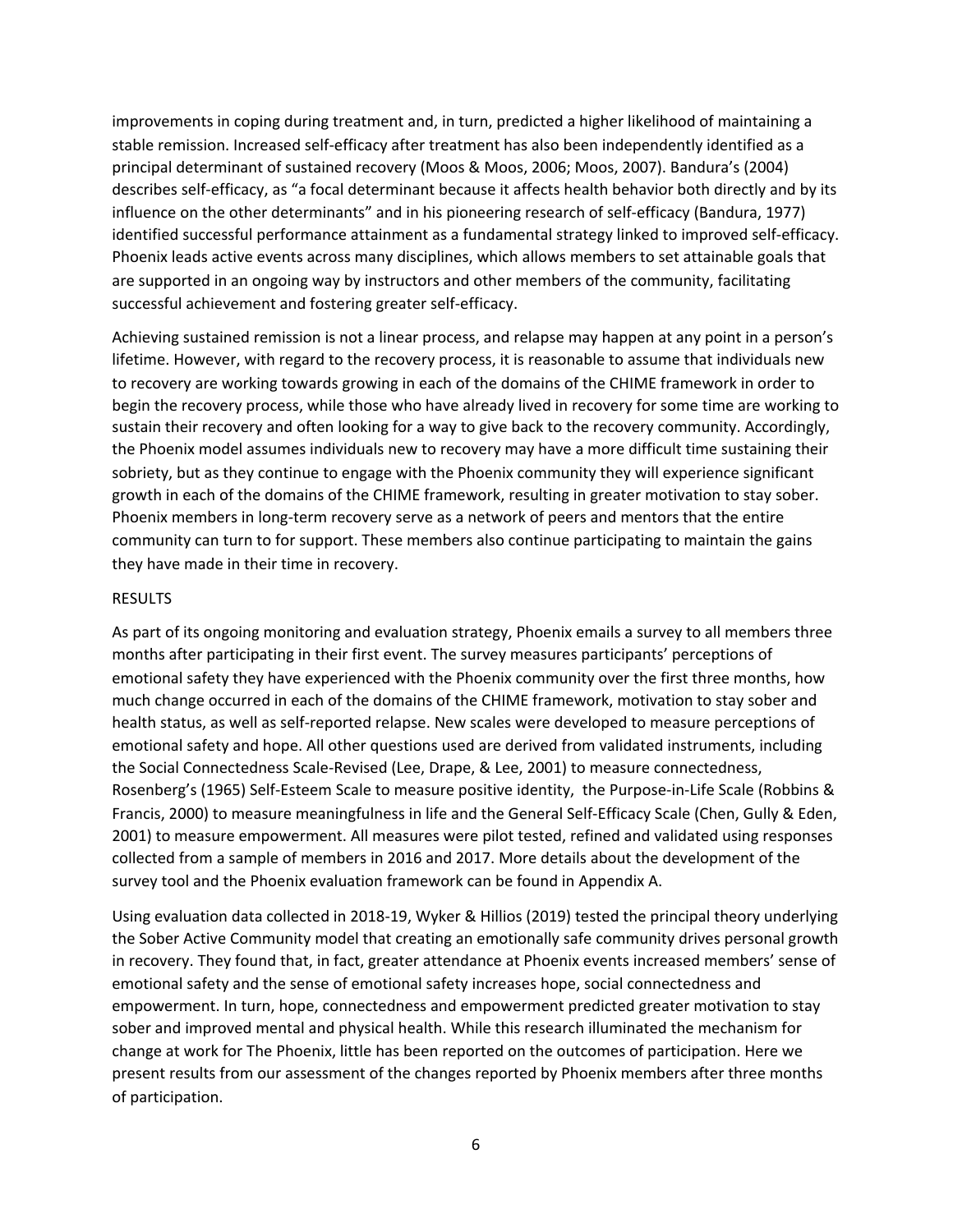Data used for this analysis included all data collected with the Phoenix evaluation survey from individuals who enrolled between May 26, 2018 through October 31, 2019. During this period, 9,824 individuals completed new member enrollment forms and attended at least one event. In total, 366 of these individuals responded to the evaluation survey and it was assumed that each member of the population had an equal chance of being selected for the survey (simple random sampling). Given this assumption, 366 surveys are sufficient to generate estimates about the entire population of new members, with a 5% margin of error (Kadam & Bhalerao, 2010). However, it was found that survey respondents differed from the total population of new members enrolled during this period in several key demographic areas, self-identified recovery status and in their level of participation (see Table 1 for specific differences), suggesting that there may have been a selection bias in how surveys were collected. To correct for the imbalances between the survey sample and the population, inverse probability weighting was used to generate a weight for each respondent. When applied to analyses, those who were under or overrepresented in the survey (based on their demographics, recovery status and level of participation) represented more or less of the total population (Mansournia & Altman, 2016). Survey respondents were asked if they consider themselves to be a "member" of Phoenix. As the purpose of this study was to assess the outcomes of participation in Phoenix programming, only those who consider themselves to be active members were included in the analyses (n=299). Using the Phoenix logic model as a guide, reported here are changes in the short-term outcomes (each domain of the CHIME framework) and the intermediate outcomes of motivation to stay sober, sustained sobriety and self-reported health of these members after three months of participation. Results are stratified by self-identified recovery status, given the hypothesized difference in outcomes. During the data collection period, approximately 55% of new members in recovery consider themselves to be new to recovery, while 45% consider themselves to be in long-tern recovery.

|                           | % Survey Respondents (Sample) | % All New Members (Population) |
|---------------------------|-------------------------------|--------------------------------|
| Age                       |                               |                                |
| $38 +$                    | 50%                           | 35%                            |
| Gender                    |                               |                                |
| Female                    | 43%                           | 39%                            |
| Race                      |                               |                                |
| White / Caucasian         | 84%                           | 76%                            |
| <b>Ethnicity</b>          |                               |                                |
| Hispanic                  | 9%                            | 15%                            |
| <b>Sexual Orientation</b> |                               |                                |
| Prefer not to answer      | 6%                            | 11%                            |
| <b>Recovery Status</b>    |                               |                                |
| New to recovery           | 66%                           | 58%                            |
| <b>Participation</b>      |                               |                                |
| Frequent Attendance*      | 64%                           | 46%                            |

# TABLE 1: DEMOGRAPHICS, RECOVERY STATUS & PARTICIPATION SAMPLE VS. POPULATION

\* Total number of days attended during the study period were divided by the total days since enrollment. Those in the top third of the proportion distribution considered "frequent."

#### 7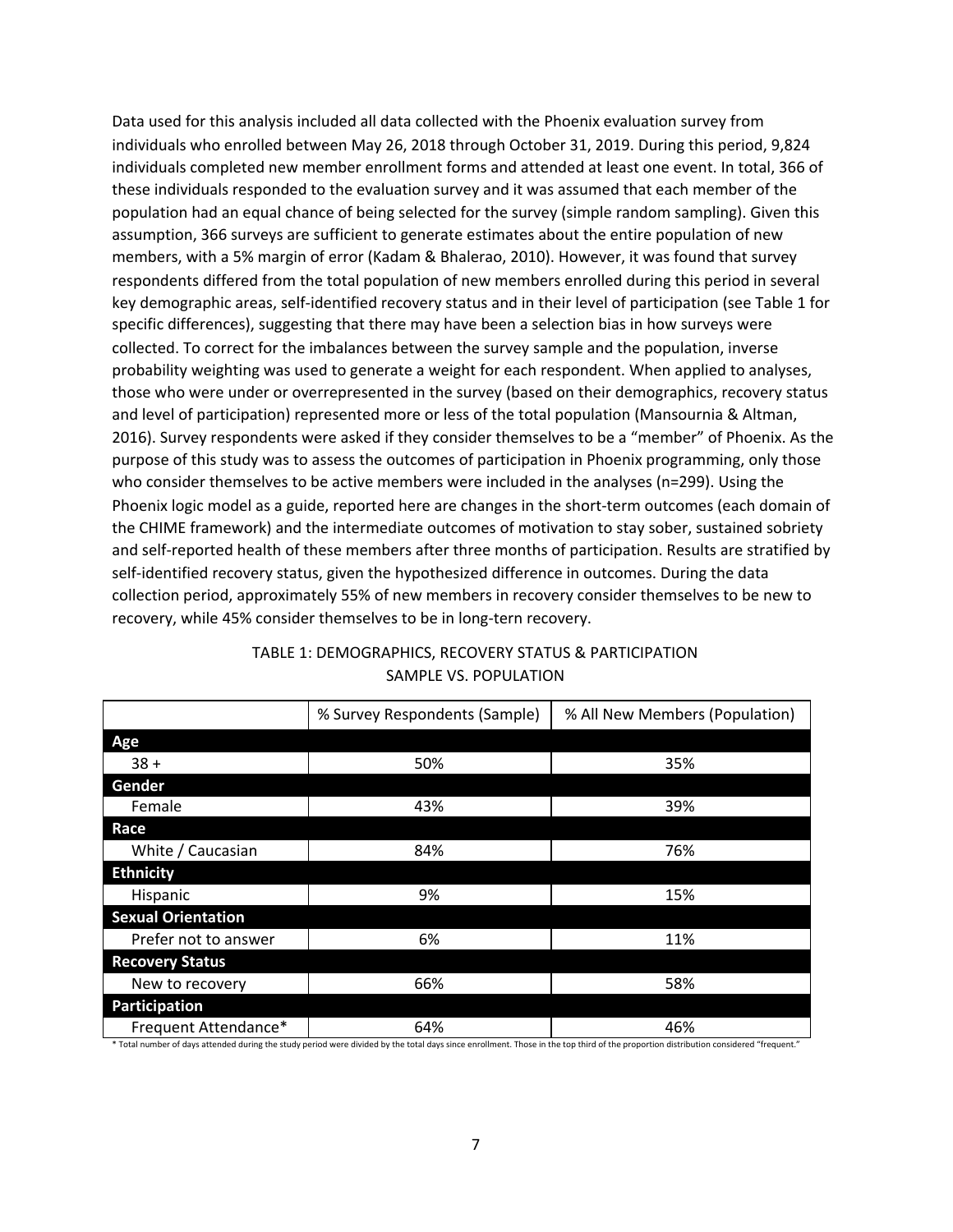Chart 1 shows the estimated percentage of members new to recovery who reported making an improvement in each domain of the CHIME framework after their first three months of participating in Phoenix programming (with 95% confidence intervals). Across all domains, nearly 9 out 10 members reported making gains in the five common characteristics of a successful recovery process. Moreover, 70% of members who were new to recovery reported they were more motivated to stay sober and it was found that growth on each of these domains was positively associated with the increased motivation to stay sober.



# CHART 1: PERCENT OF MEMBERS NEW TO RECOVERY REPORTING THREE MONTH IMPROVEMENT IN CHIME DOMAINS

Connectedness was rated on a 1 to 6 scale and all other outcomes were rated on a 1 to 5 scale, where 1 was the lowest rating and 5 or 6 was the highest rating. Chart 2 shows the average rating for each CHIME domain when joining Phoenix and three months later, for members new to recovery and for those in long-term recovery. The change on all outcomes for both those new to recovery and those in long-term recovery was statistically significant ( $p < 0.05$ ). As expected, those new to recovery had lower ratings on all CHIME domains when they joined Phoenix than those who identified as being in long-term recovery and reported a greater amount of change in these domains. Nevertheless, members who were in long-term recovery also reported growth in each domain, suggesting that participation helped these individuals maintain or grow in areas that support their recovery.



# CHART 2: MEAN RATINGS ON CHIME DOMAINS BEFORE AND AFTER JOINING PHOENIX NEW TO RECOVERY VS. IN LONG-TERM RECOVERY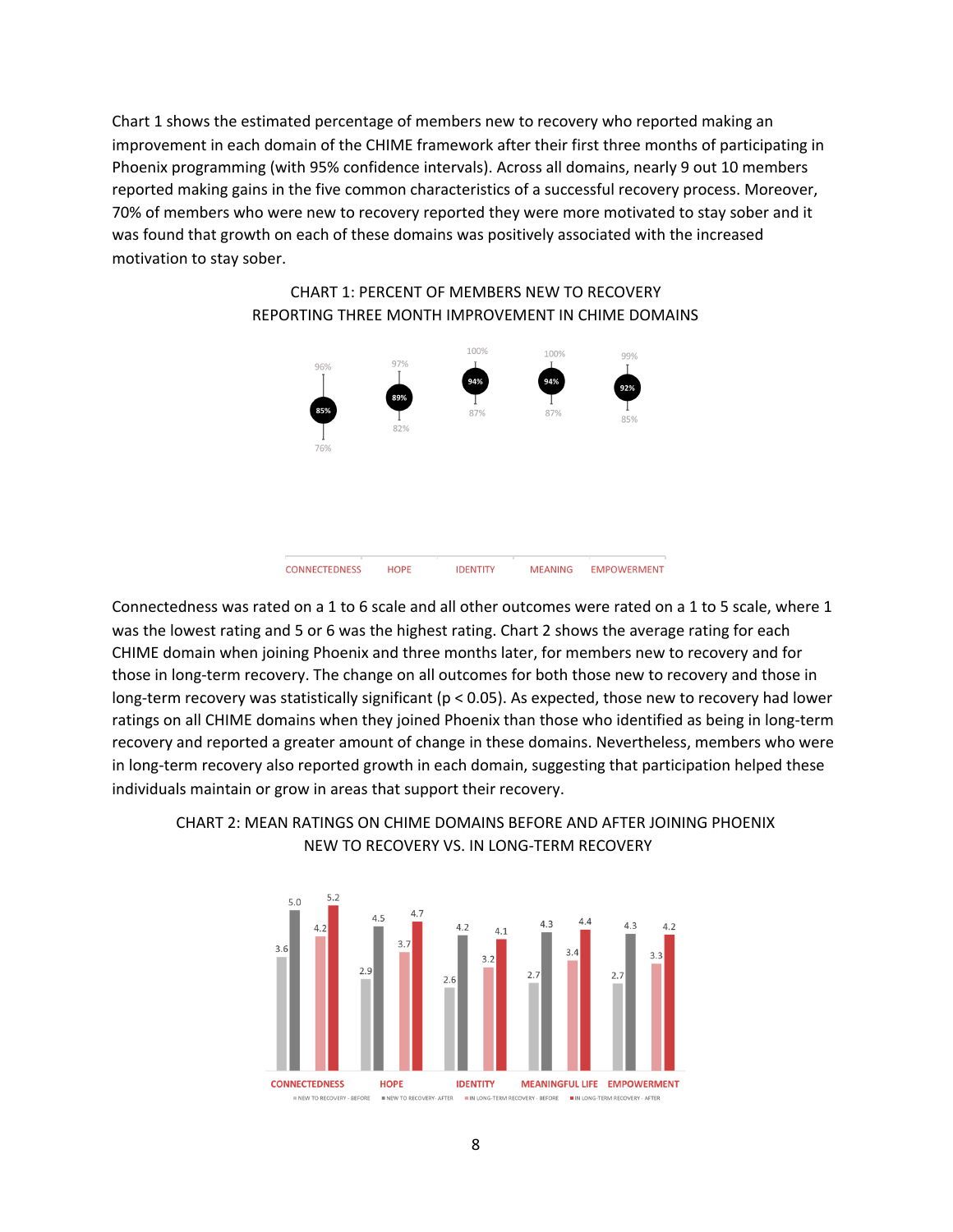While overall participants at the Phoenix report 87% remaining sober after 3 months, we naturally see some differences between new-to-recovery and long-term recovery individuals. Chart 3 shows the percentage of members who reported relapsing (with 95% confidence intervals) by recovery status. As expected, members who identified as being in long-term recovery were less likely to relapse, with only 6% reporting any substance use in the past three months. While 19% of members new to recovery reported that they had relapsed, nearly three-quarters (74%) had returned to sobriety and reported Phoenix helped them do so. Overall, fewer than 20% of members had relapsed during the first three months of participation.



# CHART 3: SELF-REPORTED THREE-MONTH RELAPSE RATES NEW TO RECOVERY VS. IN LONG-TERM RECOVERY

Finally, self-rated health status was examined to assess the potential impact that participation in Phoenix programming may have on reducing drug-related healthcare cost in the U.S. Self-rated health status is a single-item measure of health-related quality of life included in several large-scale national health studies as an indicator of a population's overall well-being. Across these studies, lower self-rated health status has consistently been associated with mortality, adverse health events and health care utilization (Idler & Benyamini, 1997). Thus, those who rate their health as "fair" or "poor" are predicted to add significantly to the nation's healthcare costs. Data collected through the Behavioral Risk Factor Surveillance System in 2019 show that, nationally, 18% of Americans rate their health as "fair" or "poor" (CDC, 2019). By comparison, 57% of Phoenix members rate their health on their first day at Phoenix as "fair" or "poor." However, after three months of participating, this number dropped to only 4%, a rate roughly four times lower than the national average.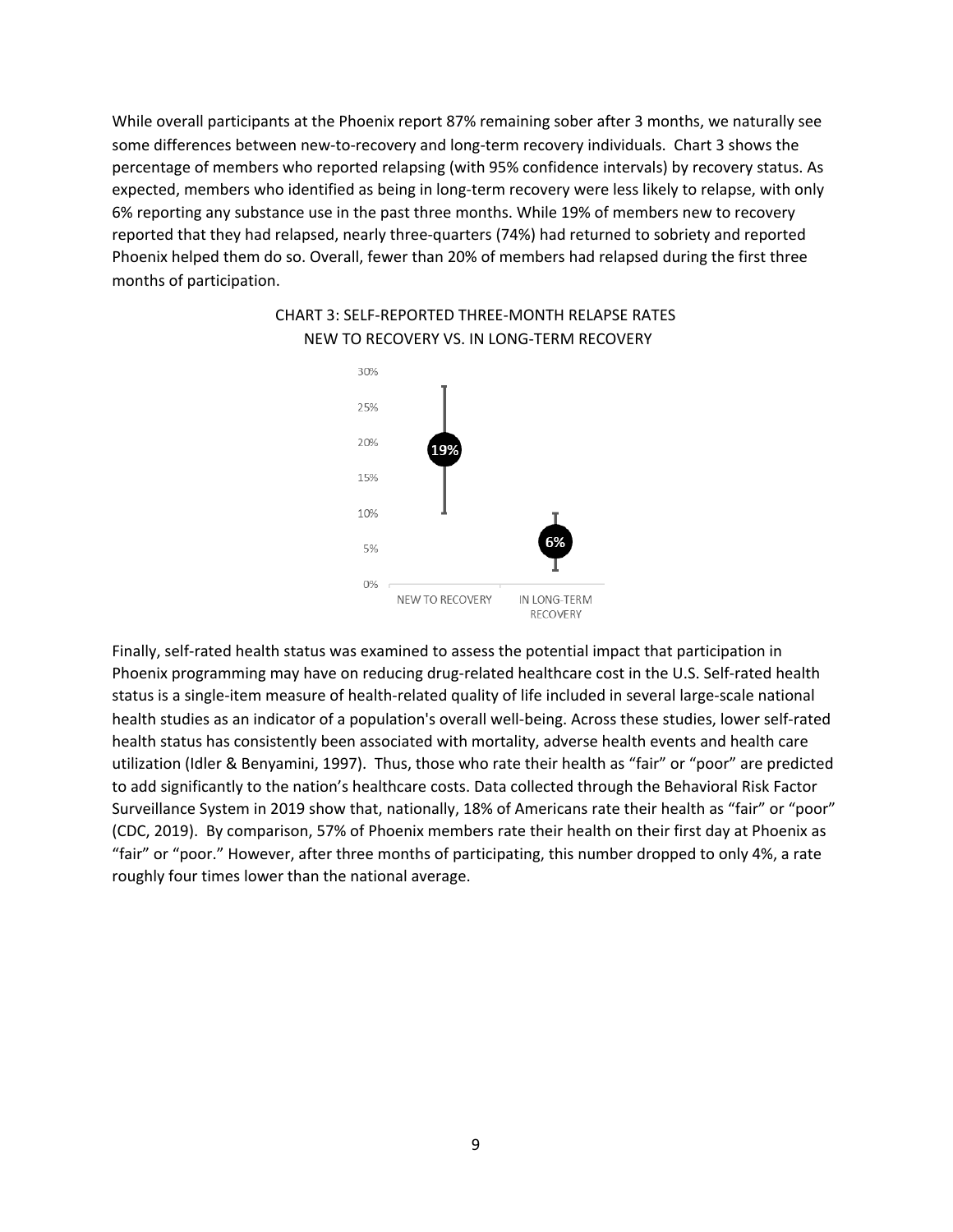# CHART 4: SELF-REPORTED FAIR OR POOR HEALTH STATUS PHOENIX MEMBERS VS. GENERAL POPULATION



## CONCLUSION

Services and supports during the critical period after treatment and across the life course of a substance use disorder are markedly absent from the continuum of care. Through Phoenix programming, individuals with a substance use disorder are able to engage in meaningful activities alongside peers with lived experiences, all within a culture that is healing focused. Those new to recovery are able to make connections and improve their self-perceptions in ways that are critical to a successful recovery process, while members who have sustained their recovery continue to thrive by contributing to the greater recovery community. Consequently, thousands of individuals are able to sustain their remission from substance use, improve their health and lessen the burden of drug and alcohol related healthcare cost in the U.S.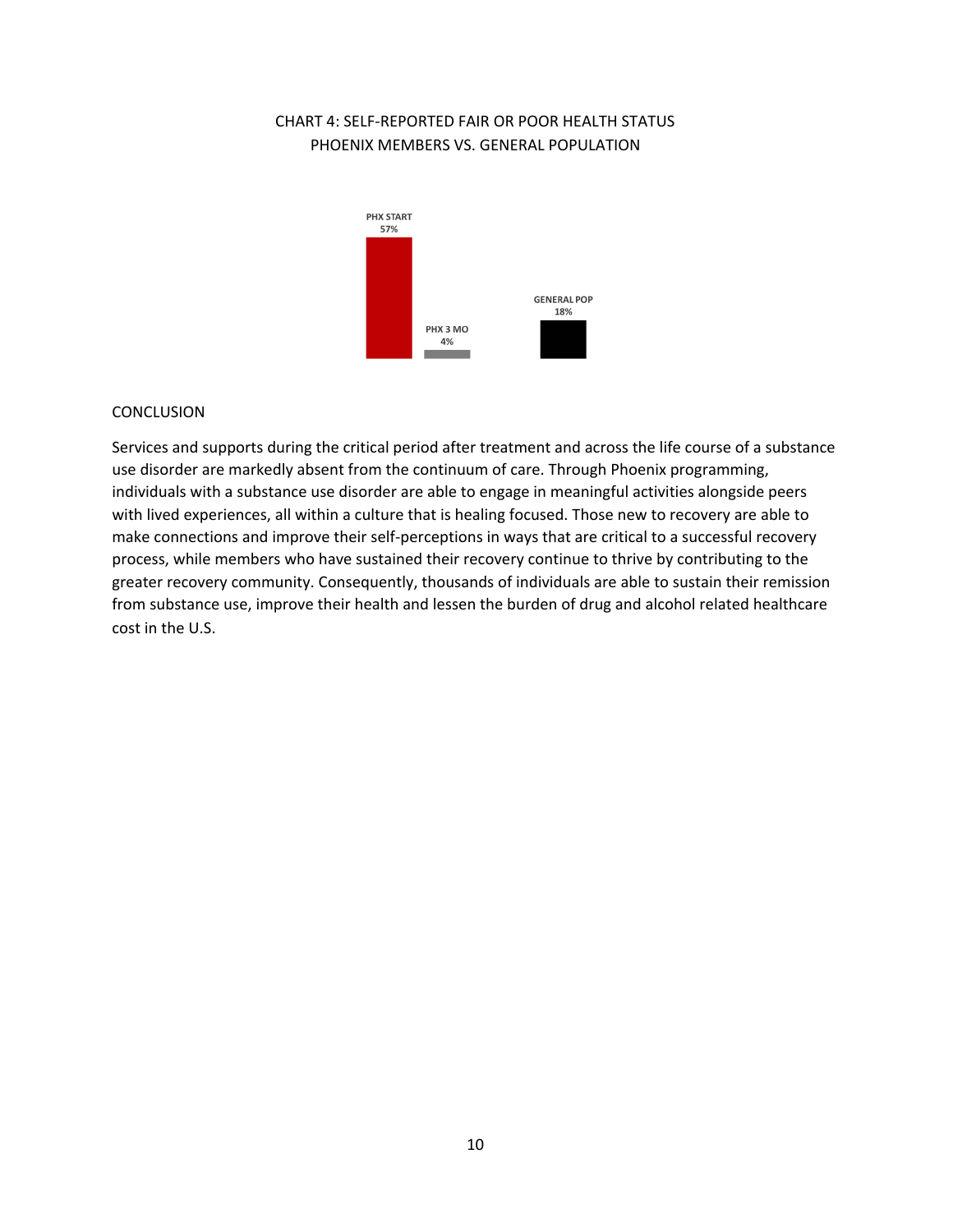### APPENDIX A: PHOENIX EVALUATION METHODS

Phoenix emails a survey to all members three months after participating in their first event. The survey measures participants' perceptions of emotional safety they have experienced with the Phoenix community over the first three months, how much change occurred in each of the domains of the CHIME framework, motivation to stay sober and health status, as well as self-reported relapse. As an incentive, individuals who completed the survey were entered into a monthly drawing for a \$25 gift card to a retail store or \$50 credit toward Phoenix merchandise.

All measures were pilot tested, refined and validated using responses collected from a sample of members in 2016 and 2017. Items were evaluated and either removed or retained based on the following psychometric benchmarks:

- Internal consistency of scale, Cronbach's Alpha >=.70
- Excluded items that increased Cronbach's Alpha when removed
- Item "difficulty," or the mean/ # response ideally between 0.20 and 0.80
- Item discrimination, Correlated Item Total Correlation >=.40
- Factor loading >.70 with items of the same domain on one factor

New scales were developed to measure perceptions of emotional safety and hope. All other questions used are derived from validated instruments, including the Social Connectedness Scale-Revised (Lee, Drape, & Lee, 2001) to measure connectedness, Rosenberg's (1965) Self-Esteem Scale to measure positive identity, the Purpose-in-Life Scale (Robbins & Francis, 2000) to measure meaningfulness in life and the General Self-Efficacy Scale (Chen, Gully & Eden, 2001) to measure empowerment.

To measure perceptions of psychological safety, members were asked to rate how frequently they experience various displays of psychological safety while participating in events (e.g., respected, valued, etc.). Response options were scored on a five-point scale, ranging from "never" (1) to "always" (5). Outcomes related the CHIME domains, motivation to stay sober, physical health and mental health were measured as perceived change in each outcome over the first three months of participation. As members participated in Phoenix programming, they may have changed their understanding of the recovery-related outcomes being measured and pre-post participation assessments could be limited by a ceiling effect in the data collection process. For example, all members must have 48 hours of sobriety before attending events. Therefore, members who are new to recovery, particularly those who have recently completed treatment programs, are likely to have high self-ratings on baseline measures of recovery-related outcomes the first day they attend an event, as they have been able to successfully keep their substance use disorder in remission. These "baseline" measures speak more to the benefit of services used (or not used) prior to coming to Phoenix than the start of the recovery process. To account for the high potential for "response shift" before and after participation (Levinson, Gordon, & Skeff, 1990) and to provide more variability in responses, a retrospective design was utilized in the evaluation survey. To measure changes in the CHIME domains, motivation to stay sober, overall health, physical health, and mental health, members were asked to rate how well items related to each domain and how they described themselves on the first day they started participating and how these items describe themselves currently. Response options for items related to hope, identity, meaningful life and empowerment were scored on a five-point scale, ranging from "not at all" (1) to "completely" (5), while response options for the social connectedness items were scored using the SCS-R six-point scale of "strongly disagree" (1) to "strongly agree" (6). Following the format of the widely-used single indicator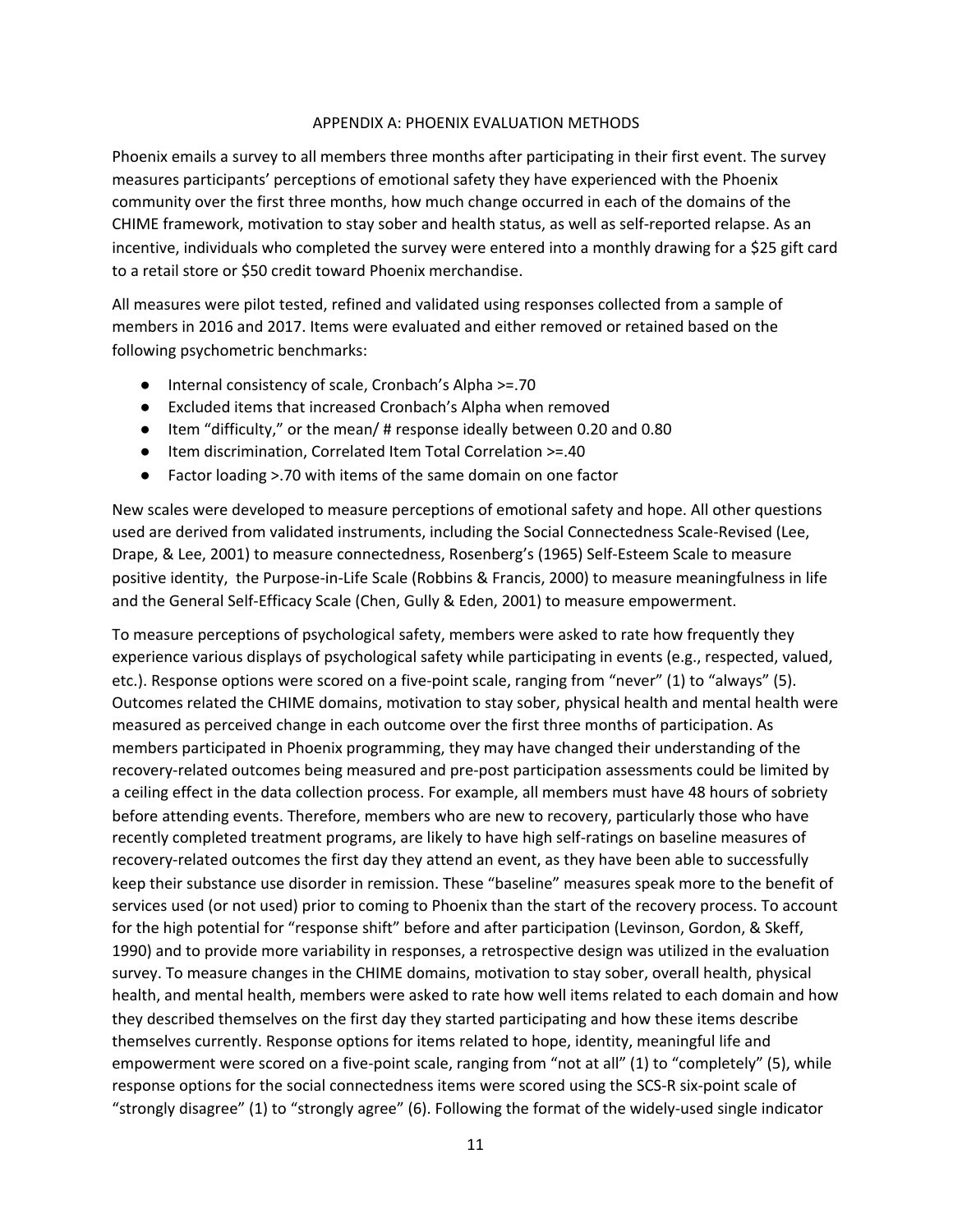of Self-Rated Health (Idler and Benyamini, 1997), response options for single item questions regarding physical health, mental health and motivation ranged from "Excellent" [1] to "Poor" [5] and were reversed coded during the analysis to align with the response options of all other items included in the survey. A different score was calculated for each item by subtracting the rating given for the first day from the rating given for the current day. The data were, therefore, not treated as absolute ratings of pre and post participation. Rather, they are treated as cross-sectional data points that allow for relative comparisons.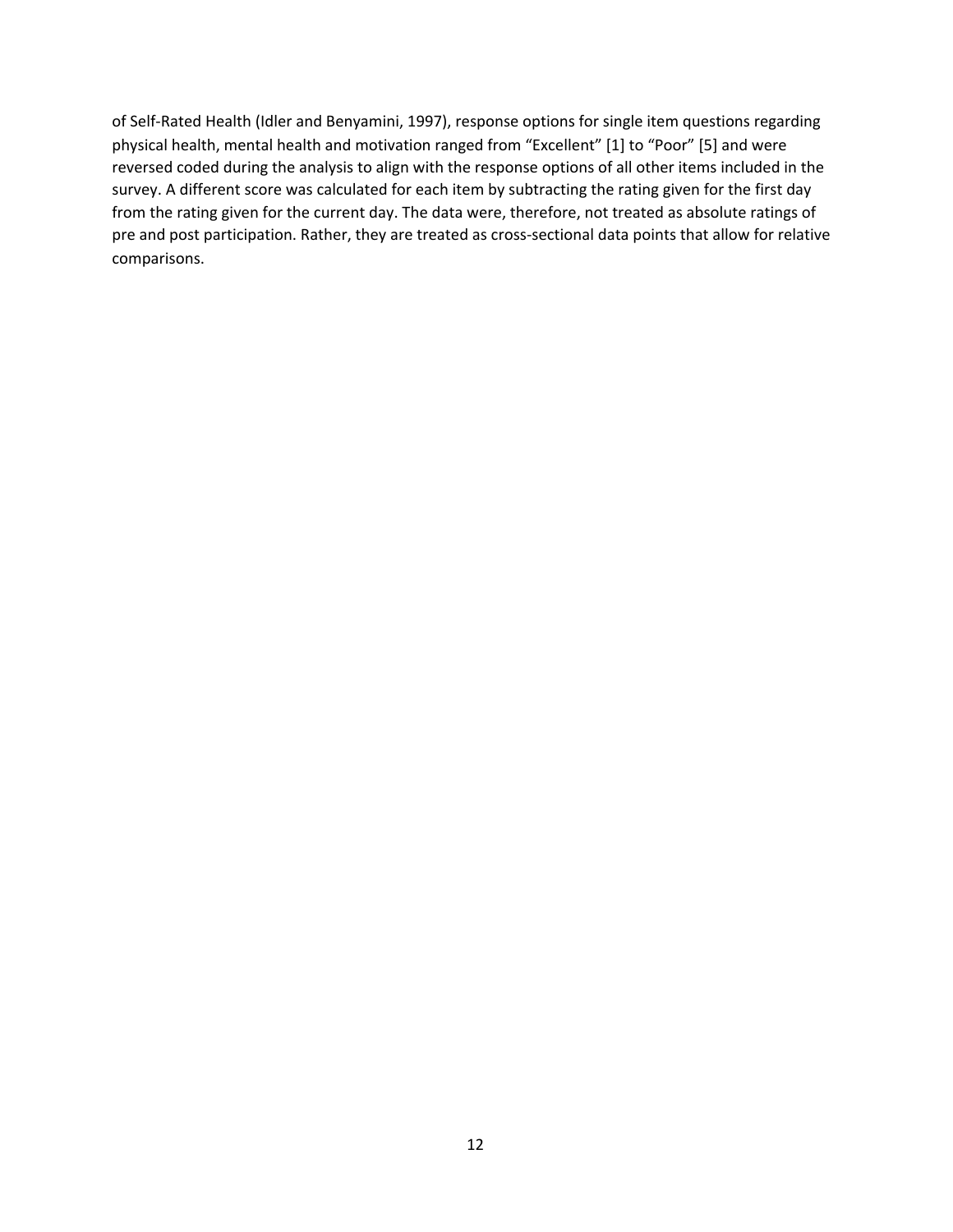### **REFERENCES**

Anglin, M. D., Hser, Y. I., & Grella, C. E. (1997). Drug addiction and treatment careers among clients in the Drug Abuse Treatment Outcome Study (DATOS). Psychology of Addictive Behaviors, 11, 308 – 323.

Bandura, A. (1977). Self-efficacy: toward a unifying theory of behavioral change. Psychological review, 84(2), 191.

Bathish, R., Best, D., Savic, M., Beckwith, M., Mackenzie, J., & Lubman, D. I. (2017). "Is it me or should my friends take the credit?" The role of social networks and social identity in recovery from addiction. Journal of Applied Social Psychology, 47(1), 35-46.

Becker, M. H. (1974). The health belief model and sick role behavior. Health education monographs, 2(4), 409-419.

Best, D. (2012). *Addiction recovery: a movement for social change and personal growth in the UK*. Brighton: Pavilion Publishing.

Best, D., Gow, J., Knox, T., Taylor, A., Groshkova, T., & White, W. (2012). Mapping the recovery stories of drinkers and drug users in Glasgow: Quality of life and its associations with measures of recovery capital. Drug and Alcohol Review, 31(3), 334-341.

Best, D., & Lubman, D. (2017). Friends matter but so does their substance use: The impact of social networks on substance use, offending and wellbeing among young people attending specialist alcohol and drug treatment services. *Drugs: Education, Prevention and Policy*, *24*(1), 111-117.

Brown, S. L., Nesse, R. M., Vinokur, A. D., & Smith, D. M. (2003). Providing social support may be more beneficial than receiving it: Results from a prospective study of mortality. Psychological science, 14(4), 320-327.

Chen, G., Gully, S. M., & Eden, D. (2001). Validation of a new general self-efficacy scale. Organizational research methods, 4(1), 62-83.

Chou, K. L., Liang, K., & Sareen, J. (2011). The association between social isolation and DSM-IV mood, anxiety, and substance use disorders: wave 2 of the National Epidemiologic Survey on Alcohol and Related Conditions. The Journal of clinical psychiatry, 72(11), 1468-1476.

Centers for Disease Control and Prevention (CDC). Drug Overdose Death Data, 2018. Available at: <https://www.cdc.gov/drugoverdose/data/statedeaths.html>

Centers for Disease Control and Prevention, National Center for Chronic Disease Prevention and Health Promotion, Division of Population Health. BRFSS Prevalence & Trends Data, 2019. Available at: https://www.cdc.gov/brfss/brfssprevalence/.

Dingle, G. A., Cruwys, T., & Frings, D. (2015). Social identities as pathways into and out of addiction. Frontiers in psychology, 6, 1795.

Del Vecchio, P. (2012). SAMHSA's working definition of recovery updated. *Substance Abuse and Mental Health Services Administration (SAMHSA)* Retrieved from https://www.samhsa.gov/recovery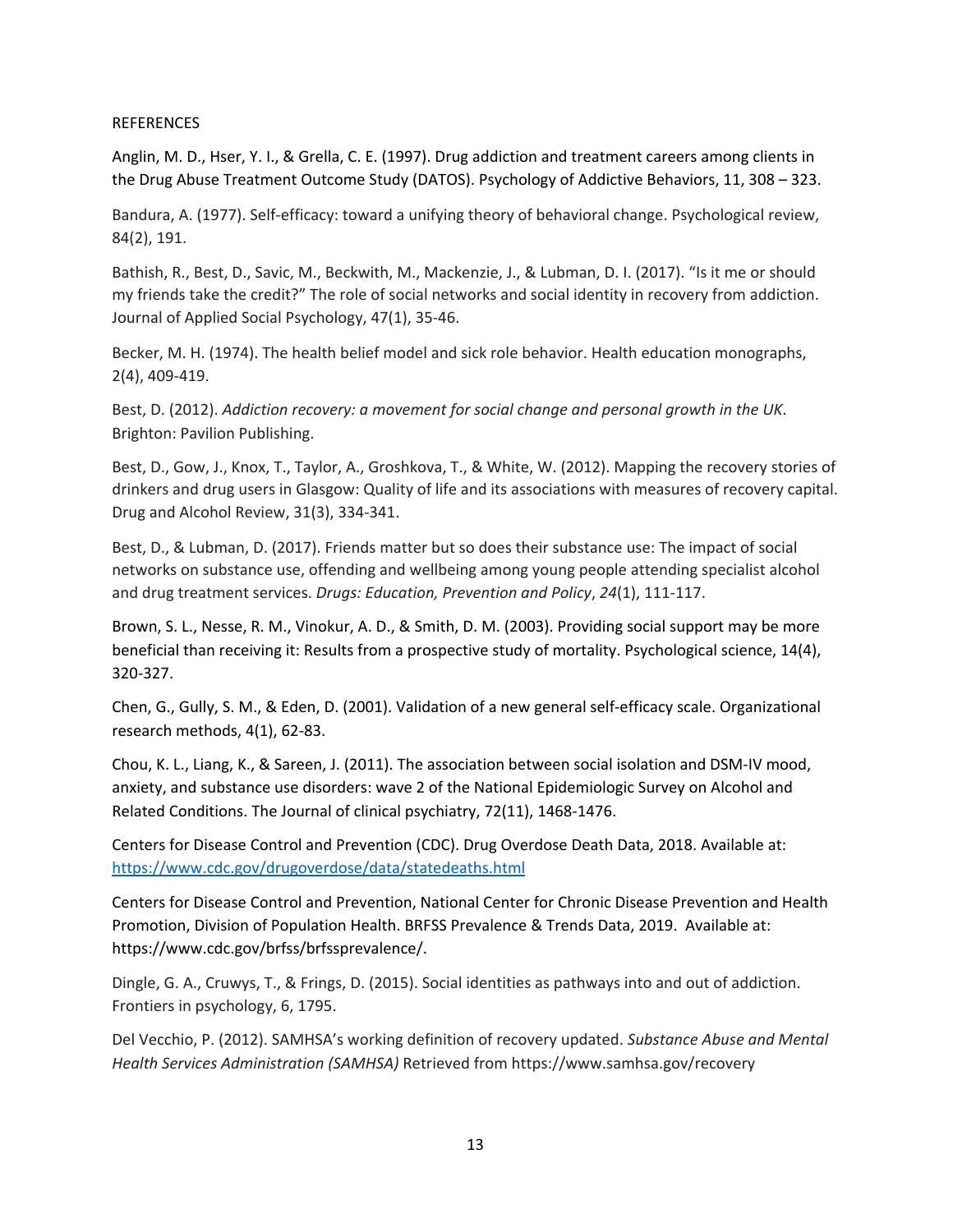Esser, M. B., et. al, (2020). Deaths and years of potential life lost from excessive alcohol use—United States, 2011–2015. Morbidity and Mortality Weekly Report, 69(30), 981.

Ferrari, J. R., Stevens, E. B., Legler, R., & Jason, L. A. (2012). Hope, self-esteem, and self-regulation: Positive characteristics among men and women in recovery. Journal of Community Psychology, 40(3), 292-300.

Forbes, D., Lockwood, E., Phelps, A., Wade, D., Creamer, M., Bryant, R. A., & Donnell, M. (2014). Trauma at the hands of another: Distinguishing PTSD patterns following intimate and nonintimate interpersonal and noninterpersonal trauma in a nationally representative sample. Journal of Clinical Psychiatry, 75(2), 147–153.

Garami, J., Valikhani, A., Parkes, D., Haber, P., Mahlberg, J., Misiak, B., Frydecka, D. & Moustafa, A. A. (2019). Examining perceived stress, childhood trauma and interpersonal trauma in individuals with drug addiction. Psychological reports, 122(2), 433-450.

Hernandez, V. R., & Mendoza, C. T. (2011). Shame resilience: A strategy for empowering women in treatment for substance abuse. Journal of Social Work Practice in the Addictions, 11(4), 375-393.

Idler, E. L., & Benyamini, Y. (1997). Self-rated health and mortality: a review of twenty-seven community studies. Journal of health and social behavior, 21-37.

Kadam, P., & Bhalerao, S. (2010). Sample size calculation. International journal of Ayurveda research, 1(1), 55.

Kahn, W. A. (1990). Psychological conditions of personal engagement and disengagement at work. Academy of management journal, 33(4), 692 -724.

Kelly, J. F., Bergman, B., Hoeppner, B. B., Vilsaint, C., & White, W. L. (2017). Prevalence and pathways of recovery from drug and alcohol problems in the United States population: Implications for practice, research, and policy. Drug and Alcohol Dependence, 181, 162-169.

Kessler, R. C. (1994). The national comorbidity survey of the United States. International Review of Psychiatry, 6(4), 365-376.

Kinnier, R. T., Metha, A. T., Okey, J. L., & Keim, J. (1994). Adolescent substance abuse and psychological health. Journal of Alcohol and Drug Education.

Korcha, R. A., Polcin, D. L., Bond, J. C., Lapp, W. M., & Galloway, G. (2011). Substance use and motivation: a longitudinal perspective. The American Journal of Drug and Alcohol Abuse, 37(1), 48-53.

Krentzman, A. R., Farkas, K. J., & Townsend, A. L. (2010). Spirituality, religiousness, and alcoholism treatment outcomes: A comparison between black and white participants. Alcoholism Treatment Quarterly, 28(2), 128-150.

Kushner, M. G., & Sher, K. J. (1991). The relation of treatment fearfulness and psychological service utilization: An overview. Professional Psychology: Research and Practice, 22(3), 196.

Leamy, M., Bird, V., Le Boutillier, C., Williams, J., & Slade, M. (2011). Conceptual framework for personal recovery in mental health: systematic review and narrative synthesis. The British Journal of Psychiatry, 199(6), 445-452.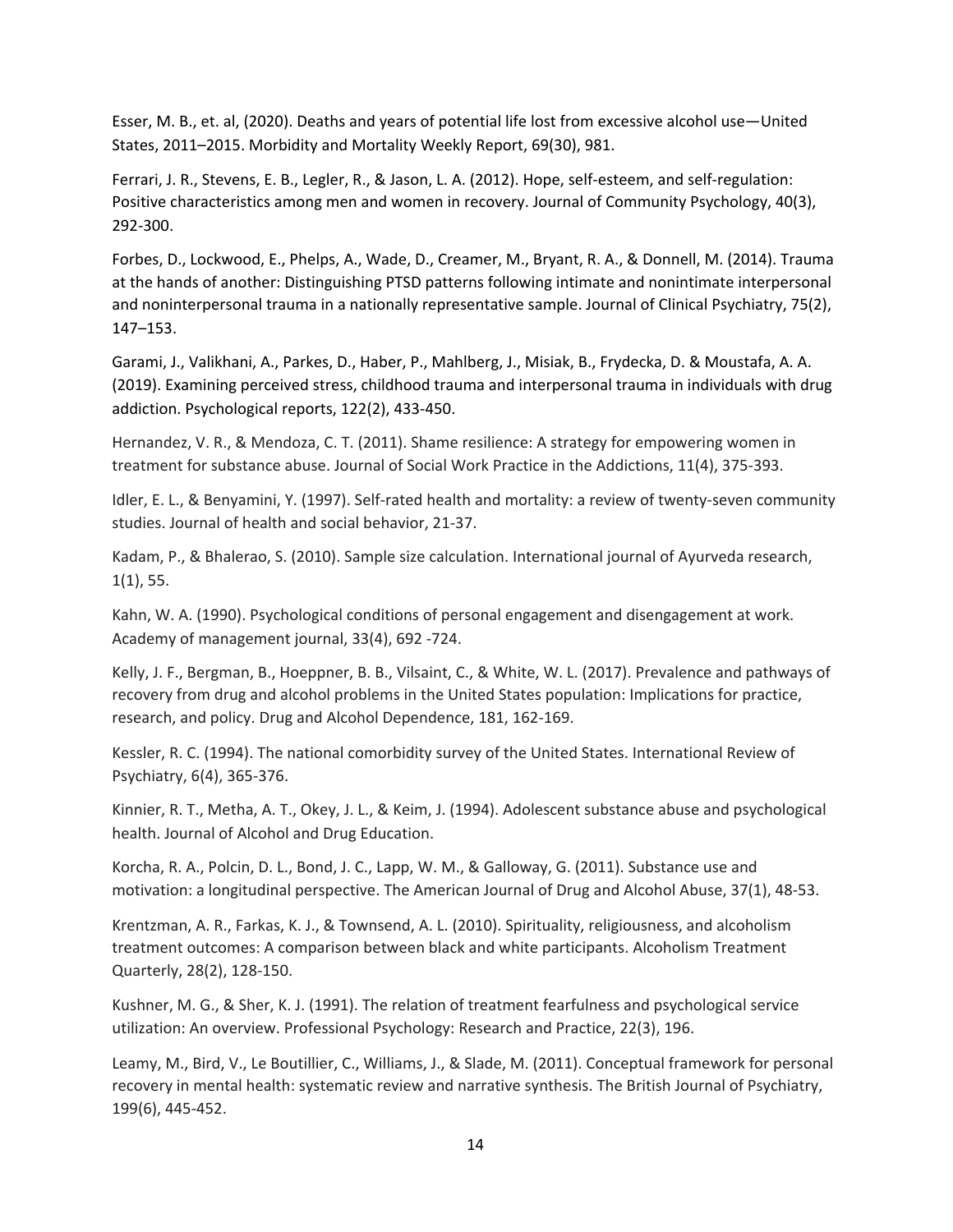Lee, R. M., Draper, M., & Lee, S. (2001). Social connectedness, dysfunctional interpersonal behaviors, and psychological distress: Testing a mediator model. Journal of counseling psychology, 48(3), 310.

Lincoln, A. K., Liebschutz, J. M., Chernoff, M., Nguyen, D., & Amaro, H. (2006). Brief screening for co-occurring disorders among women entering substance abuse treatment. Substance Abuse Treatment, Prevention, and Policy, 1, 26–26

Link, B. G., & Phelan, J. C. (2001). Conceptualizing stigma. Annual review of Sociology, 27(1), 363-385.

Longabaugh, R., Wirtz, P. W., Zywiak, W. H., & O'malley, S. S. (2010). Network support as a prognostic indicator of drinking outcomes: The COMBINE study. Journal of Studies on Alcohol and Drugs, 71(6), 837-846.

Lubans, D., Richards, J., Hillman, C., Faulkner, G., Beauchamp, M., Nilsson, M., ... & Biddle, S. (2016). Physical activity for cognitive and mental health in youth: a systematic review of mechanisms. Pediatrics, 138(3).

Luoma, J. B., Kohlenberg, B. S., Hayes, S. C., & Fletcher, L. (2012). Slow and steady wins the race: A randomized clinical trial of acceptance and commitment therapy targeting shame in substance use disorders. Journal of consulting and clinical psychology, 80(1), 43.

Mansournia, M. A., & Altman, D. G. (2016). Inverse probability weighting. Bmj, 352, i189.

Oman, D., Thoresen, C. E., & McMahon, K. (1999). Volunteerism and mortality among the community-dwelling elderly. Journal of Health Psychology, 4(3), 301-316.

Pekmezi, D. W., Carr, L. J., Barbera, B., & Marcus, B. H. (2012). The role of physical activity in treatment of substance use disorders. In Physical activity across the lifespan (pp. 171-191). Springer, New York, NY.

Perlick, D. A., Rosenheck, R. A., Clarkin, J. F., Sirey, J. A., Salahi, J., Struening, E. L., & Link, B. G. (2001). Stigma as a barrier to recovery: adverse effects of perceived stigma on social adaptation of persons diagnosed with bipolar affective disorder. Psychiatric services, 52(12), 1627-1632.

Robinson, E. A., Cranford, J. A., Webb, J. R., & Brower, K. J. (2007). Six-month changes in spirituality, religiousness, and heavy drinking in a treatment-seeking sample. Journal of Studies on Alcohol and Drugs, 68(2), 282-290.

Robbins, M., & Francis, L. J. (2000). Religion, personality, and well-being: The relationship between church attendance and purpose in life. Journal of Research on Christian Education, 9(2), 223-238.

Rosenberg, M. (2015). Society and the adolescent self-image. Princeton university press.

Sirey, J. A., Bruce, M. L., Alexopoulos, G. S., Perlick, D. A., Friedman, S. J., & Meyers, B. S. (2001). Stigma as a barrier to recovery: Perceived stigma and patient-rated severity of illness as predictors of antidepressant drug adherence. Psychiatric services, 52(12), 1615-1620.

Sobell, L. C., Cunningham, J. A., & Sobell, M. B. (1996). Recovery from alcohol problems with and without treatment: prevalence in two population surveys. American journal of public health, 86(7), 966-972.